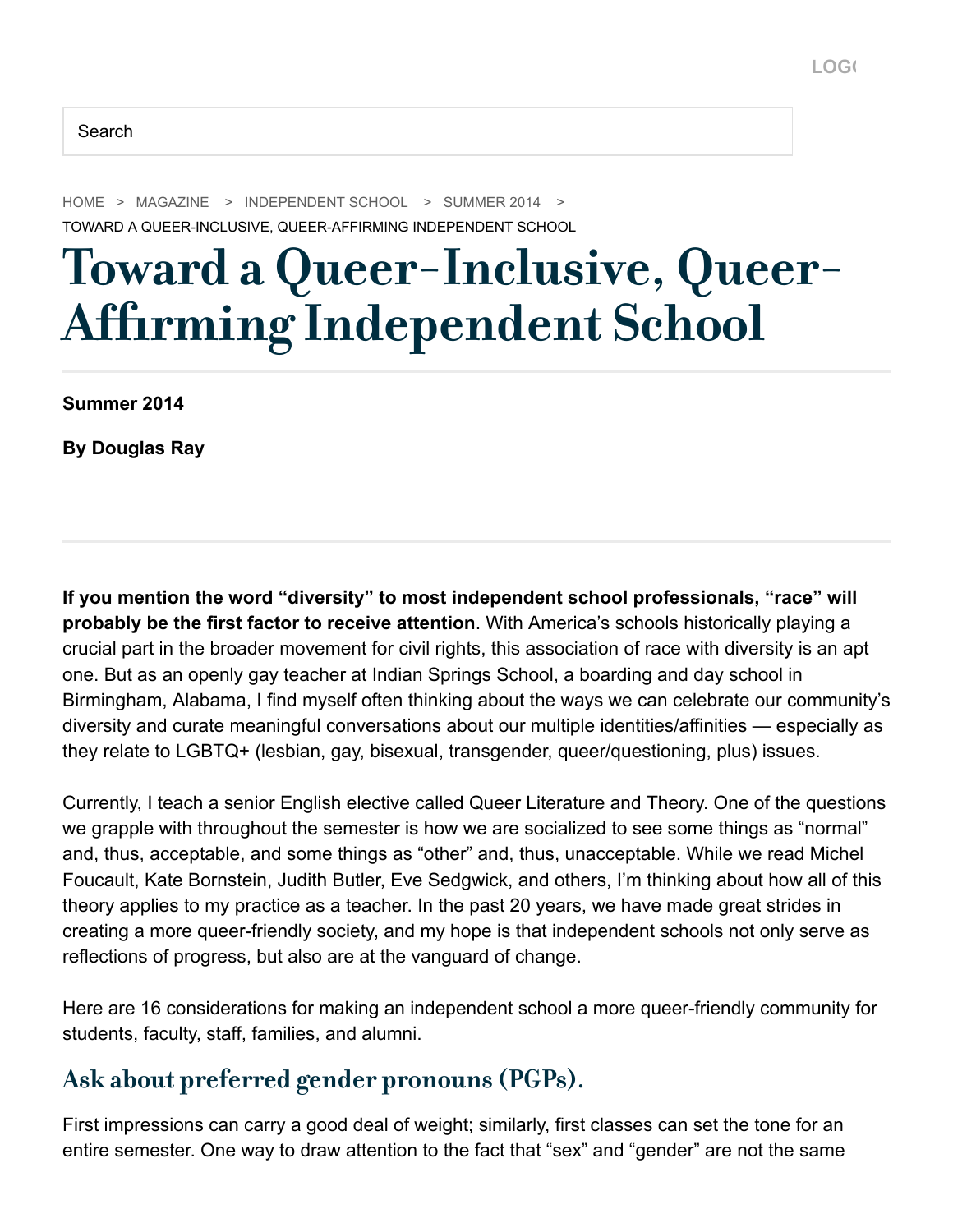concepts and create a classroom community more affirming to gender-nonconforming people is to ask students for their preferred gender pronouns during introductions. Whenever an instructor goes around the room asking each class member's name and other important information, a simple thing to add onto the list: "Also, please include your preferred gender pronouns." A bit of explanation will likely be necessary, and this is a great teaching opportunity. Some gender-nonconforming students may prefer to be referred to (in the singular) as "they, them, theirs" or "hir" or "sie." With a bit of research, teachers and administrators can become more comfortable and well versed in these nontraditional pronouns, which have seen increasing interest, especially from younger millennials.

# Support an active Gay-Straight Alliance (GSA).

The brainchild of Kevin Jennings, a former independent school teacher and founder of the Gay, Lesbian & Straight Education Network (GLSEN), GSAs have sprung up all over the country at all types of schools. These groups offer students a space to understand the complexities of sexuality. At our school, the GSA has renamed itself Q & A (Queers and Allies) in an effort to include a spectrum of identities not represented by the terms "gay" and "straight." GSAs can serve as social groups, student activist hubs, service organizations, conduits for students connecting to the broader community, and more. For the past three years, our GSA has hosted GSAs from other schools in Alabama in order to discuss common issues and to create larger queer student networks. Visibility is key with the GSA. Having an institutionally supported organization that affirms a traditionally marginalized group is a step toward positive inclusion.

# Why "Queer"?

I personally identify as gay, but I chose to use the term "queer" to be more inclusive of nonnormative sexualities, gender identities, and gender expressions. I use queer as an umbrella term to encompass, among others, gay, lesbian, bisexual, transgender, intersex, genderqueer, queer, and questioning positionalities. As Eve Sedgwick says in her essay "Queer and Now," " '[Q]ueer' can refer to: the open mesh of possibilities, gaps, overlaps, dissonances and resonances, lapses and excesses of meaning when the constituent elements of anyone's gender, of anyone's sexuality aren't made (or can't be made) to signify monolithically."

The term "queer" became used in academia in the early 1990s to describe an emerging field of study that blended gay and lesbian studies, women's studies, and poststructuralist and postmodern theoretical perspectives. The use of the term queer stands in opposition to what Cathy J. Cohen, professor of political science at the University of Chicago, calls in her article "Punks, Bulldaggers, and Welfare Queens" "the normalizing tendencies of hegemonic sexuality rooted in ideas of static, stable sexual identities and behaviors."

What had been traditionally used as a pejorative was being reclaimed and repurposed. My hope is that the use of queer will continually resist strict definition in order for us, especially as educators, to reexamine our conceptions of gender and sexuality continually so that we do not marginalize or oppress nonnormative positionalities.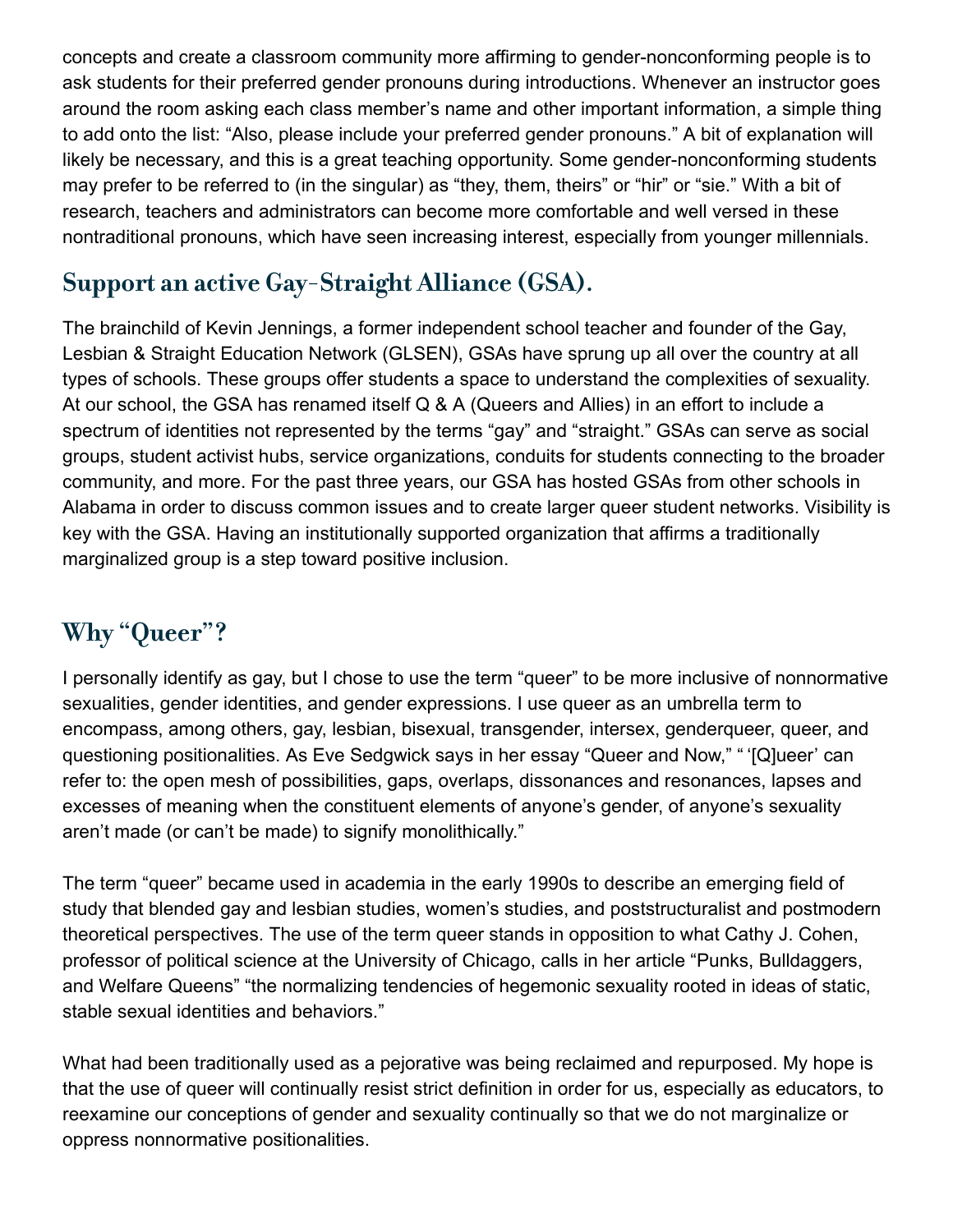# Include sexual orientation and gender identity and expression in nondiscrimination policies.

While the idea of sexual orientation is appearing more and more often in nondiscriminatory policies, gender identity and expression is less frequent. For transgender, genderqueer, and gendernonconforming people, a direct statement of nondiscrimination would be a welcome signal.

# Reach beyond nondiscrimination to values articulation.

A diversity policy or statement beyond that of nondiscrimination could turn the negative identification of "nondiscrimination" into a more positive, values-based statement akin to a school's mission statement. While saying that a school does not discriminate based on *x* or *y* is important, it is even more telling when a school outlines its values for inclusion and details what it means by "diversity."

# Make the curriculum queer-inclusive.

When I taught primarily English (my teaching load is currently mostly Latin), I included texts that had queer characters and challenged societal norms. In response journals, I asked students for openended responses in which they could safely explore a text's thematic concerns in their own lives. A fundamental view I harbor, as a humanities teacher, is that non-normative sexualities affect society as a whole — the "universalizing" view according to Eve Sedgwick in *The Epistemology of the Closet* — as opposed to nonnormative sexualities being relevant only to those who identify as such, the "minoritizing view." We can expose our students, through the texts we choose, to a vast array of differences. The opportunities for LGBTQ+ students to read characters who mirror their own experiences can provide a meaningful, affirming experience.

# Have gender-neutral restrooms.

I have read works by transgender activists talking about the anxieties that occur when needing to use the restroom in a public place. With at least one gender-neutral bathroom on campus, a school can shirk the controlling, oppressive gender binary and minimize some of the anxieties experienced by gender-nonconforming people.

## Utilize the Gay, Lesbian & Straight Education Network's (GLSEN) resources.

GSAs can register with GLSEN. Schools can purchase "safe space" training kits through its website, and a good read through the available resources posted there can sensitize educators to gender and sexuality issues at work around them.

# Start a network of LGBTQ+ alums.

Through various school events, I have met a talented group of LGBTQ+ alums, many of whom are willing to share their life experiences with current students. Our GSA has hosted several alumni speakers who have offered their support and encouragement both to the students and to the school's efforts to be more inclusive.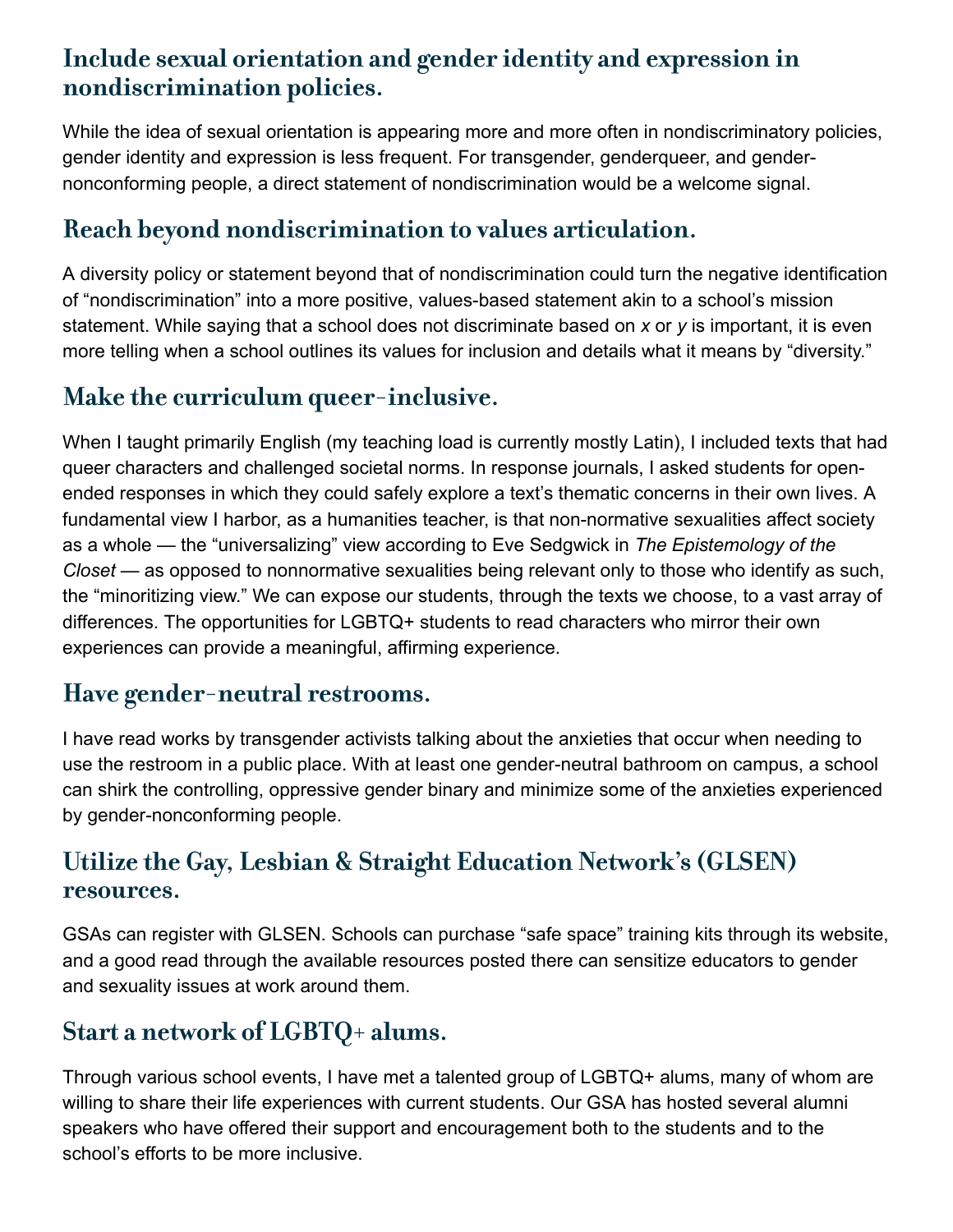# Participate in No Name-Calling Week, LGBT History Month, National Coming Out Day, and Transgender Day of Remembrance.

All of these events can spark opportunities for learning and discussion: Who was Harvey Milk? Why is violence against transgender people so prevalent, especially trans people of color? How do speech acts constitute bullying, and how does bullying perpetuate a culture of violence? Participating in events such as these will let people know that it is not taboo to address LGBTQ+ issues.

# Curate library collections to be LGBTQ+ inclusive.

Libraries are information and cultural hubs — the intellectual engines, along with classrooms, in an educational environment. Young adult and nonfiction sections should include titles relevant to LGBTQ+ experiences as well as queer classics, films, and periodicals. The Lambda Literary Foundation (*www.lambdaliterary.org*) even sponsors a dynamic LGBT Writers in the Schools project, which can offer amazing opportunities for students to interact with LGBTQ+ writers. The American Library Association has many resources available through its Gay, Lesbian, Bisexual, and Transgender Round Table (*www.ala.org/glbtrt*).

# Have queer-positive symbols throughout campus.

Symbols carry a great amount of weight — for better or for worse. On the outside of my classroom, I display a rainbow triangle with the Web address of the Alabama Safe Schools Coalition. Some of my other colleagues do as well, which signals to students that my classroom is a safe space for them and that I am an adult ally. Similarly, parents of students and visitors can read that symbol as an open display of values.

## Be willing to learn about nonnormative sexualities and gender issues.

Often the various acronyms like LGBTQ+ can seem overwhelming, nonstandard, and alphabet soup-esque. And that's a valid criticism, but it does not justify dismissal of the experiences and identities represented by the letters. As educators (and human beings who are charged with caring for other human beings), we should be open to developments in the fields of knowledge that concern gender and sexuality. We have to be willing to learn, to grow, and to change. If we see LGBTQQIA (lesbian, gay, bisexual, transgender, queer, questioning, intersex, and allies) and are unfamiliar with one of the terms, we should practice what we preach to our students: look it up and do some research. We live in a time of unlimited access to information. We should take advantage of that in the service of a more just world.

## Don't be silent when you hear bigotry.

If an adult, a teacher especially, hears a student use "gay" as a pejorative, it is important to correct that student. Similarly, we should model affirming speech ourselves and be cognizant of the fact that we're actually modeling values.

# Don't forget the "B" and "T."